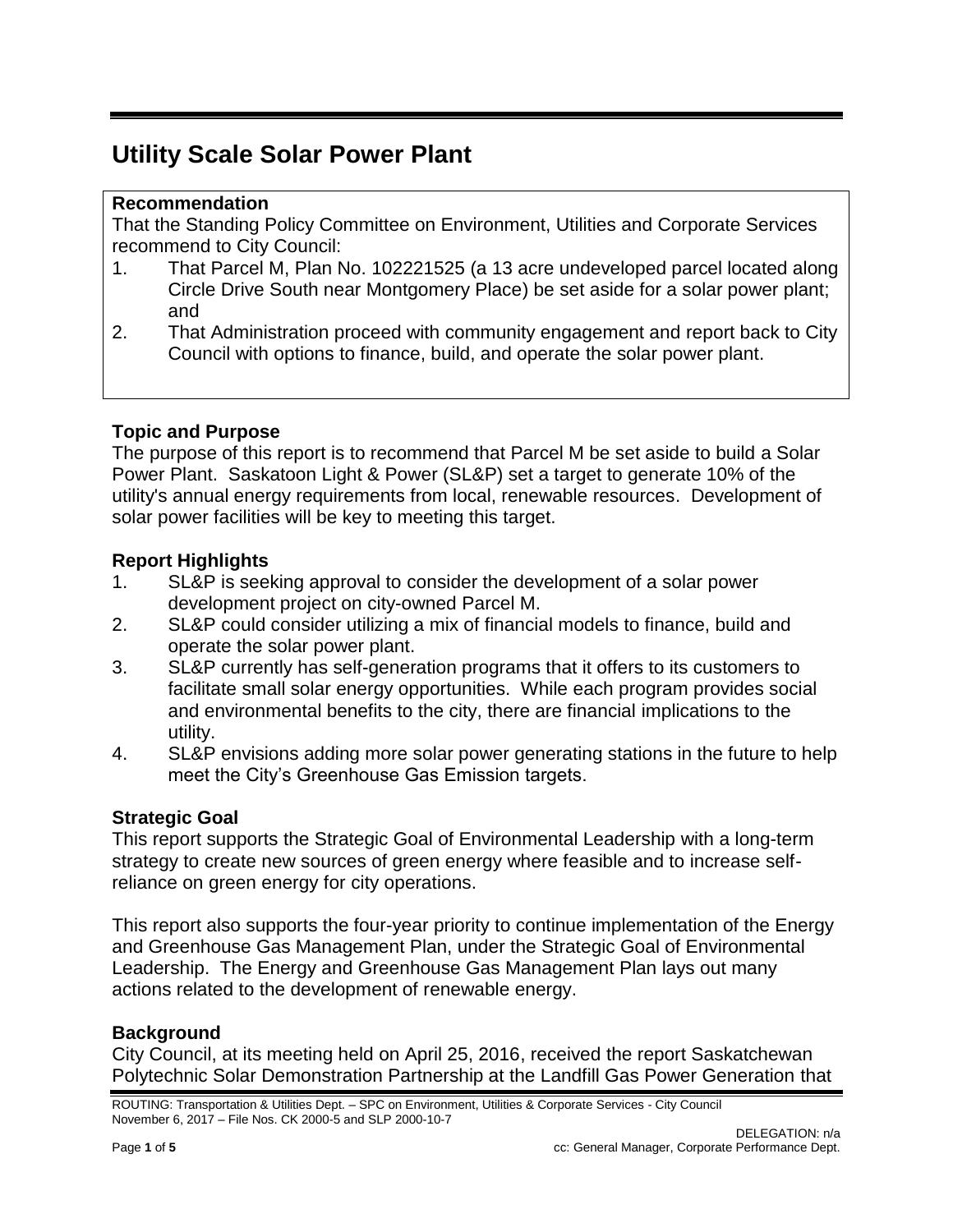that provided a facility for construction of the Solar Power Demonstration Site, and on June 22, 2015, received the report Net Metering Program on providing customers with the ability to generate their own electricity.

In 2016, SL&P built the Saskatoon Solar Power Demonstration Site with its partners SES Solar Co-operative Ltd., Saskatchewan Polytechnic, and the Saskatchewan Environmental Society. The demonstration site was the first step for SL&P to prepare for a larger solar power plant.

The Solar Demonstration Site, located at the Landfill Gas Power Generation Facility is only 500 metres south of the proposed Parcel M location. From the demonstration site, SL&P is analyzing the performance of different solar arrays, comparing the capital cost against its generation, gaining operational and maintenance experience, and creating long-term energy production projections. Attachment 1 highlights early results from the solar demonstration project.

### **Report**

SL&P has set a target to generate 10% of the utility's annual energy requirements from local, renewable resources. Solar power technology fits well within its franchise limits as it is easily deployable and can be sized to fit the available space.

SL&P envisions deploying solar technology within its boundary on undeveloped land that has little or no other above ground development opportunities, such as along rightsof-way.

### Parcel M

Parcel M is approximately 13 acres in size and is located immediately south of 11<sup>th</sup> Street West between Circle Drive South and the CN rail lines. The parcel is a suitable location as it has excellent solar exposure, the location is near electrical distribution lines, and has little or no above-ground development opportunity. SL&P estimates that a one-megawatt solar power plant could be constructed on this site. A conceptual site layout is shown in Attachment 2.

Administration recommends that City Council set aside this parcel for a future solar power plant. This would not permit SL&P to start building the power plant, but would allow the utility to further analyze the site and begin developing a program to finance, build and operate a solar power facility on the land. A further report will be submitted to City Council providing a detailed project proposal before proceeding with the project.

### Financial Models for Solar Power Development

There are several programs that SL&P could offer to finance, build and operate a solar power plant. Each program provides social and environmental benefits to the City, but may have varying adverse financial impacts on SL&P.

As a reseller of electricity, SL&P buys electrical energy in bulk from SaskPower. Roughly half the bulk cost is for electrical energy and the other half is for demand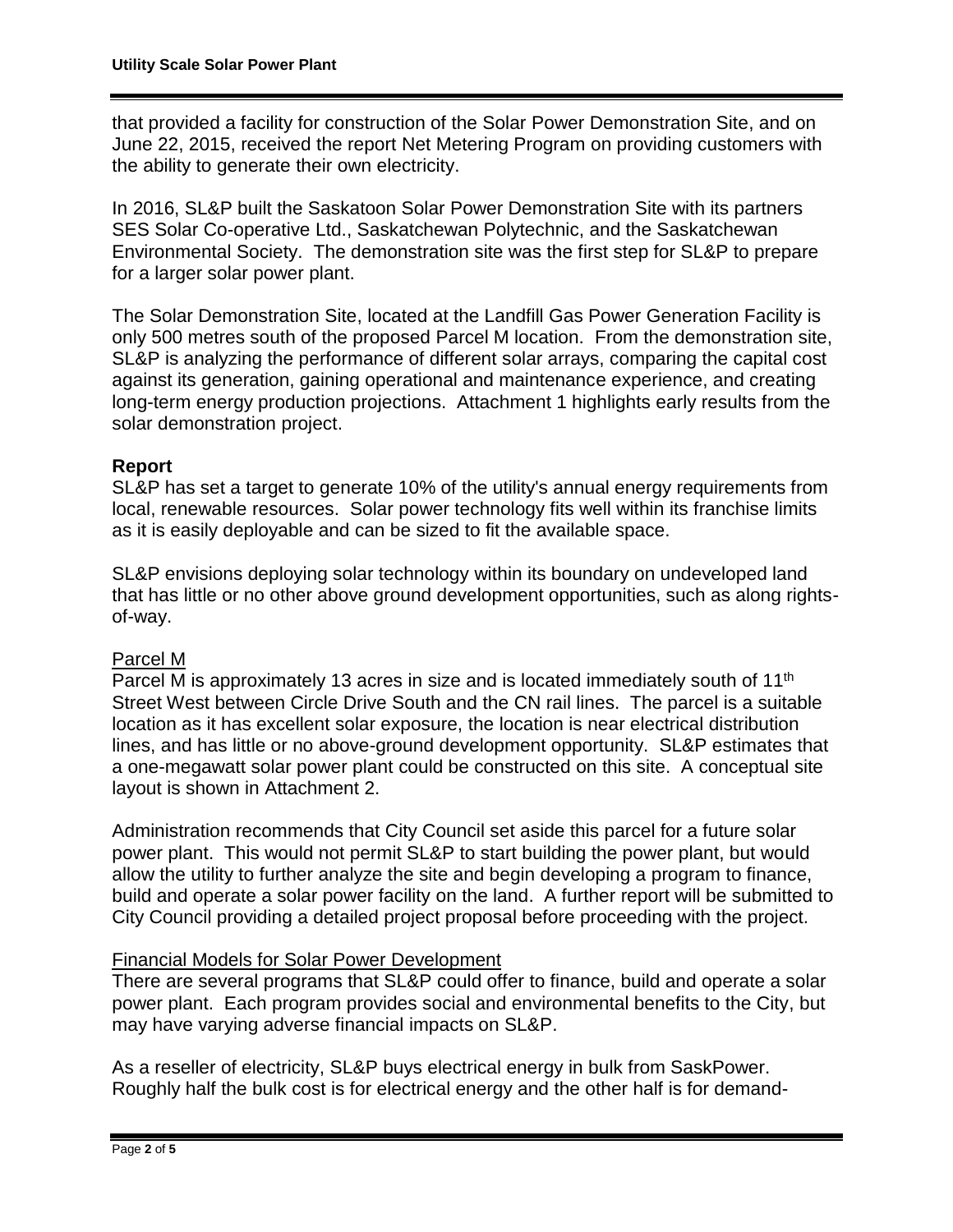related charges. Solar generation on SL&P's distribution system would reduce the cost of electrical energy but may not reduce the demand charge. This is explained further in Attachment 3. Attachment 4 introduces the four possible financial models that could be used to finance this project:

- 1. SL&P could directly invest, construct, and operate the plant.
- 2. SL&P could contract an independent power producer to own and operate the plant, selling the power to SL&P.
- 3. SL&P could create a space for its customers to deploy solar power generation on their own to offset their existing power consumption (i.e. Virtual Net Metering).
- 4. SL&P could create a new Renewable Energy Tariffs Rate Class for its customers.

SL&P would prefer to consider offering multiple programs utilizing Parcel M. This would provide customers with choice on which program suits their needs best. Also, SL&P would be able to monitor the success of each program and expand the best programs in the future.

### Facilitating Small Energy Opportunities

The use of Parcel M would be SL&P's first step to facilitate large solar energy opportunities. SL&P facilitates small solar energy opportunities through the customer self-generation programs. Currently, SL&P offers customers the same two programs SaskPower offers to its customers, the Small Power Producer Program and the Net Metering Program. Through the Net Metering Program, SL&P credits customers for electricity sent to the electrical grid at the retail rate. This is often visualized as the customer 'banking' their electricity in the distribution system when they are overproducing and 'withdrawing' that electricity at a later time. For this service, SL&P retains the emissions credits for the generation returning to the distribution system. SL&P is essentially buying greenhouse gas offsets at the purchase price of \$148 per tonne of carbon-dioxide equivalent.

The programs provide high customer satisfaction, but have a direct impact on SL&P's financial performance since the purchase price of electricity is purchased from customers at retail rates instead of the more economical bulk power rates that SL&P pays for electricity from SaskPower. The financial impact for each kilowatt of solar installed is estimated to be a reduction in revenue of \$185.25 per year. With these programs doubling in size every two years, the financial impact continues to grow proportionally. The loss of revenue opportunity from the existing programs in 2017 is estimated at \$92,625.

#### Future Solar Deployment and Use

To reach the City's new greenhouse gas emissions targets, both the electrification of end-use applications and the deployment of clean energy generation sources are required.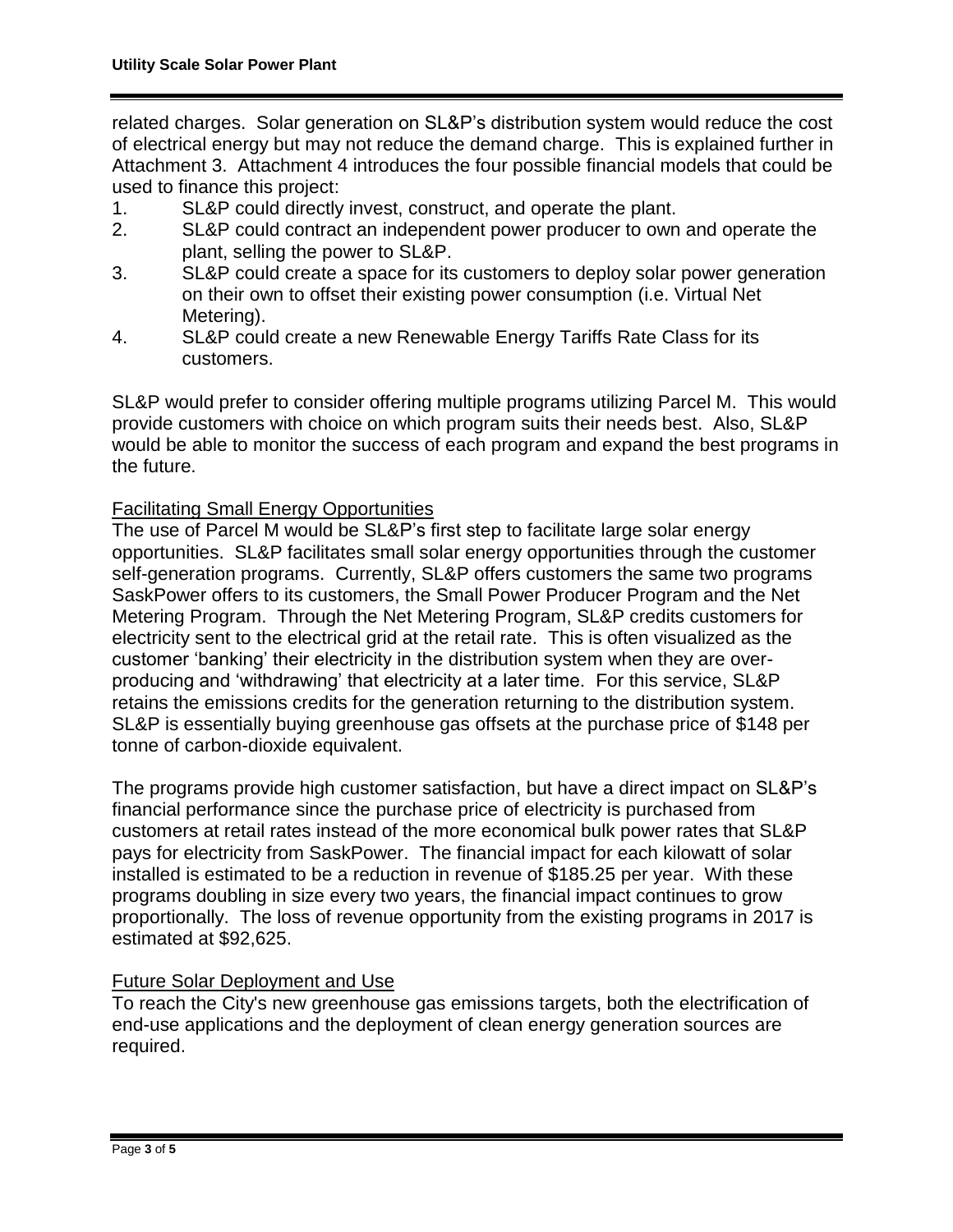As traditional fossil-fueled applications convert to electrified applications (such as stoves, water heaters, space heating, and electric buses and vehicles), SL&P envisions adding new clean energy generation in its franchise area to power these new loads. Several opportunities exist adjacent to Circle Drive around the city similar to this parcel east of Montgomery Place, on sound walls, and near SL&P substations. Multiple programs would be established.

Future opportunities are possible to invest in clean energy projects outside SL&P's franchise area. For example, SL&P could bid as an independent power producer on SaskPower procurement opportunities to add new clean energy to the provincial grid. This is in place in other jurisdictions such as Calgary who powers its light rail transit from wind farms outside of the city.

The following table illustrates a solar deployment strategy and timeline to meet the new demand to 2050.

| Year     | Net Metering | Community<br>Co-op | Independent<br>Power<br><b>Producers</b> | Direct<br>Investment | Cumulative<br>Total |
|----------|--------------|--------------------|------------------------------------------|----------------------|---------------------|
| Existing | 0.5 MW       |                    |                                          |                      | 0.5 MW              |
| 2019     | 0.5 MW       | 0.2 MW             | 2 MW                                     |                      | 3.2 MW              |
| 2021     | 1 MW         |                    | 5 MW                                     |                      | 9.2 MW              |
| 2023     | 2 MW         | $0.8$ MW           | 5 MW                                     |                      | <b>17 MW</b>        |
| 2025     | 2 MW         | 1 MW               | 10 MW                                    | <b>20 MW</b>         | 50 MW               |
| By 2050  | 10 MW        | 10 MW              |                                          | 30 MW                | 100 MW              |
| Total    | 16 MW        | 12 MW              | <b>22 MW</b>                             | 50 MW                | 100 MW              |

### **Options to the Recommendation**

Administration could explore alternative sites such as using existing sound attenuation walls along Circle Drive South. This is a long-term vision for solar technology deployment but is not recommended by the Administration at this time as installations would be smaller and require more electrical distribution capital. Parcel M was deemed the most practical and cost effective with excellent exposure for this project.

### **Public and/or Stakeholder Involvement**

Formal engagement with major stakeholder groups, community-based special interest groups, and adjacent residents will proceed in 2018. The City could also consider gathering public input via its Citizen Advisory Panel (CAP).

### **Communication Plan**

Communication planning will be ongoing as the project progresses and will include website updates, media relations and advertising where required to promote accomplishments and provide opportunities for citizens to engage.

### **Financial Implications**

Project investigation to date has been funded from Capital Project #1281 - Sustainable Power Generation Options.